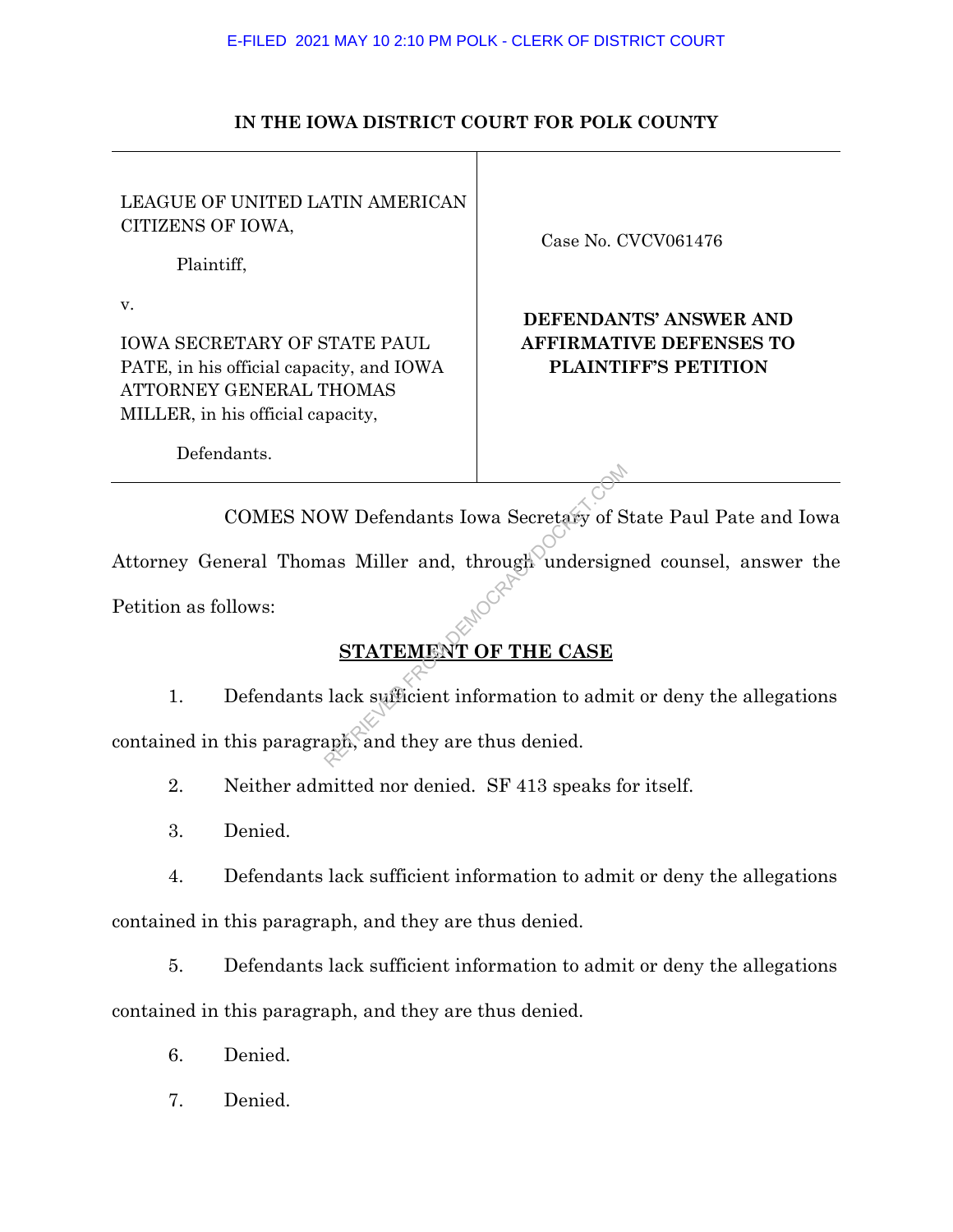- 8. Denied.
- 9. Denied.

### **JURISDICTION AND VENUE**

- 10. Admitted.
- 11. Admitted.

### **PARTIES**

12. Defendants lack sufficient information to admit or deny the allegations contained in this paragraph, and they are thus denied.

13. Defendants answer that Iowa law speaks for itself regarding the duties of Iowa Secretary of State Paul Pate. Any remaining allegations are denied. answer that Iowa law speaks for it<br>
e Paul Pate. Any remaining allega<br>
answer that Iowa law speaks for it<br>
l Thomas Miller. Any remaining al<br> **FACTUAL ALLEGATIONS**<br>
lack sufficient information to admi<br>
aph, and they are th

14. Defendants answer that Iowa law speaks for itself regarding the duties of Iowa Attorney General Thomas Miller. Any remaining allegations are denied.

# **FACTUAL ALLEGATIONS**

15. Defendants lack sufficient information to admit or deny the allegations contained in this paragraph, and they are thus denied.

- 16. Denied.
- 17. Admitted.
- 18. Denied.

19. Defendants lack sufficient information to admit or deny the allegations contained in this paragraph, and they are thus denied.

20. Admitted.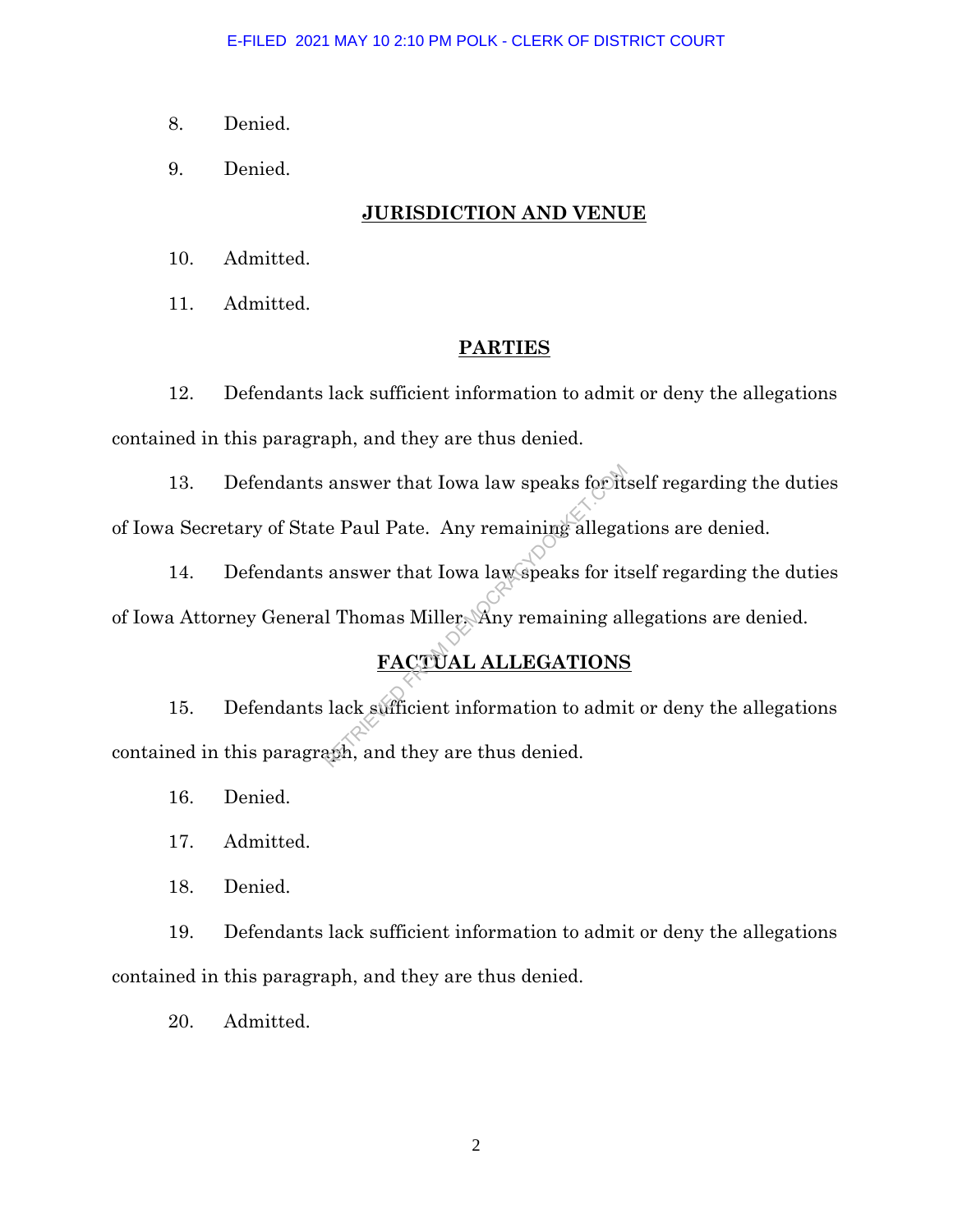#### E-FILED 2021 MAY 10 2:10 PM POLK - CLERK OF DISTRICT COURT

21. Defendants lack sufficient information to admit or deny the allegations contained in this paragraph, and they are thus denied.

22. This paragraph contains a partial quote and is therefore denied.

23. Defendants lack sufficient information to admit or deny the allegations contained in this paragraph, and they are thus denied.

24. Defendants lack sufficient information to admit or deny the allegations contained in this paragraph, and they are thus denied.

25. Defendants lack sufficient information to admit or deny the allegations contained in this paragraph, and they are thus denied.

26. Defendants lack sufficient information to admit or deny the allegations contained in this paragraph, and they are thus denied. Republicant and they are thus denied.<br>
Reading the adminstration of a dminimagh, and they are thus denied.<br>
Reading the sufficient information to adminimagh, and they are thus denied.

27. Denied.

28. Defendants lack sufficient information to admit or deny the allegations contained in this paragraph, and they are thus denied.

29. Defendants lack sufficient information to admit or deny the allegations contained in this paragraph, and they are thus denied.

30. Defendants lack sufficient information to admit or deny the allegations contained in this paragraph, and they are thus denied.

31. Defendants lack sufficient information to admit or deny the allegations contained in this paragraph, and they are thus denied.

32. Defendants lack sufficient information to admit or deny the allegations contained in this paragraph, and they are thus denied.

3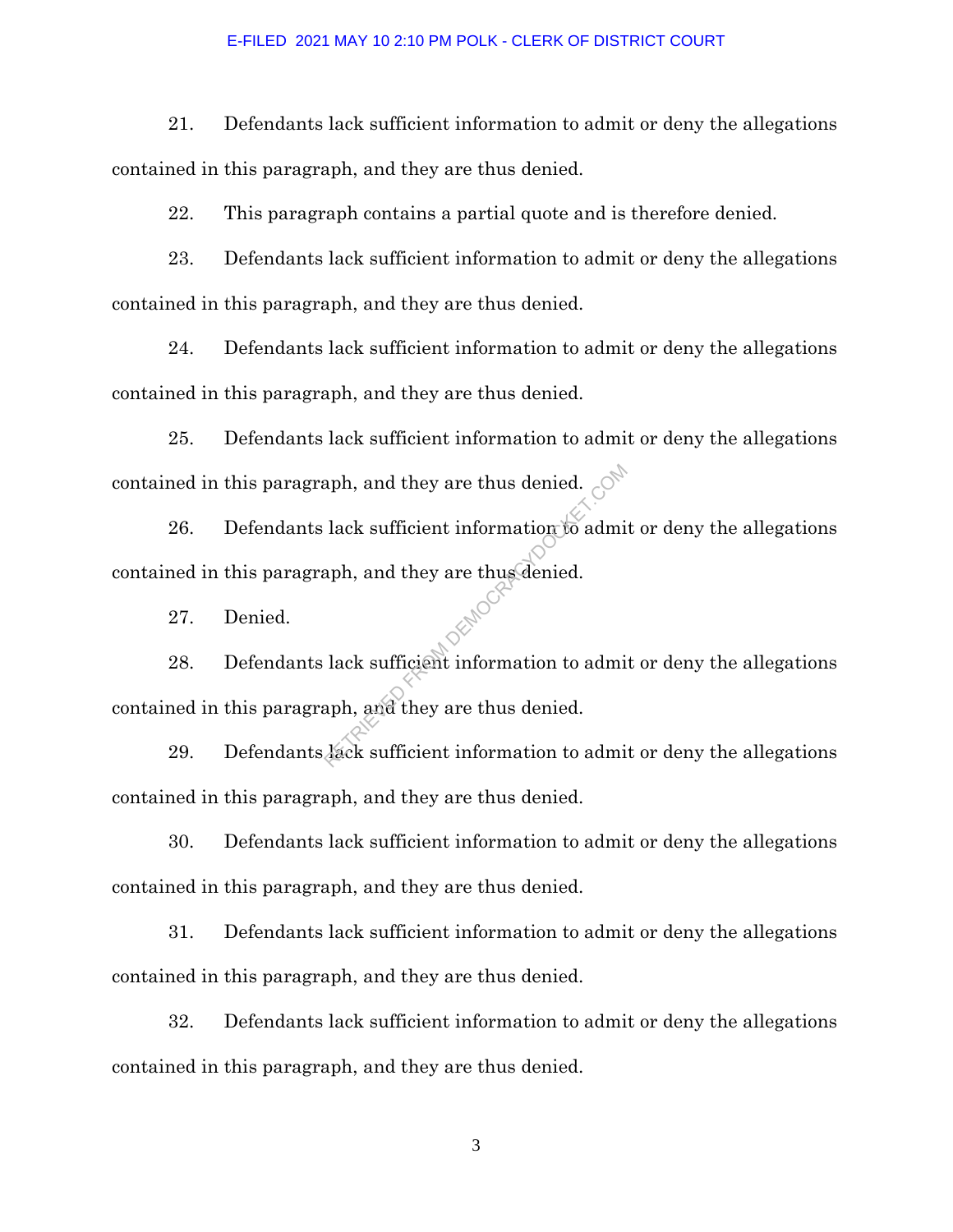#### E-FILED 2021 MAY 10 2:10 PM POLK - CLERK OF DISTRICT COURT

33. Defendants lack sufficient information to admit or deny the allegations contained in this paragraph, and they are thus denied.

34. Defendants lack sufficient information to admit or deny the allegations contained in this paragraph, and they are thus denied.

35. Defendants lack sufficient information to admit or deny the allegations contained in this paragraph, and they are thus denied.

36. Defendants admit that SF 413 passed the Senate on February 23, 2021 and passed the House on February 24, 2021.

37. Defendants admit that Governor Reynolds signed SF 413 on March 8, 2021. Reported FROM

38. Denied.

39. Neither admitted nor denied. SF 413 speaks for itself.

40. Neither admitted nor denied. SF 413 speaks for itself.

41. Neither admitted nor denied. SF 413 speaks for itself.

42. Neither admitted nor denied. SF 413 speaks for itself.

43. Defendants lack sufficient information to admit or deny the allegations contained in this paragraph, and they are thus denied.

44. Neither admitted nor denied. SF 413 speaks for itself.

45. Neither admitted nor denied. SF 413 speaks for itself.

46. Denied.

47. Defendants lack sufficient information to admit or deny the allegations contained in this paragraph, and they are thus denied.

4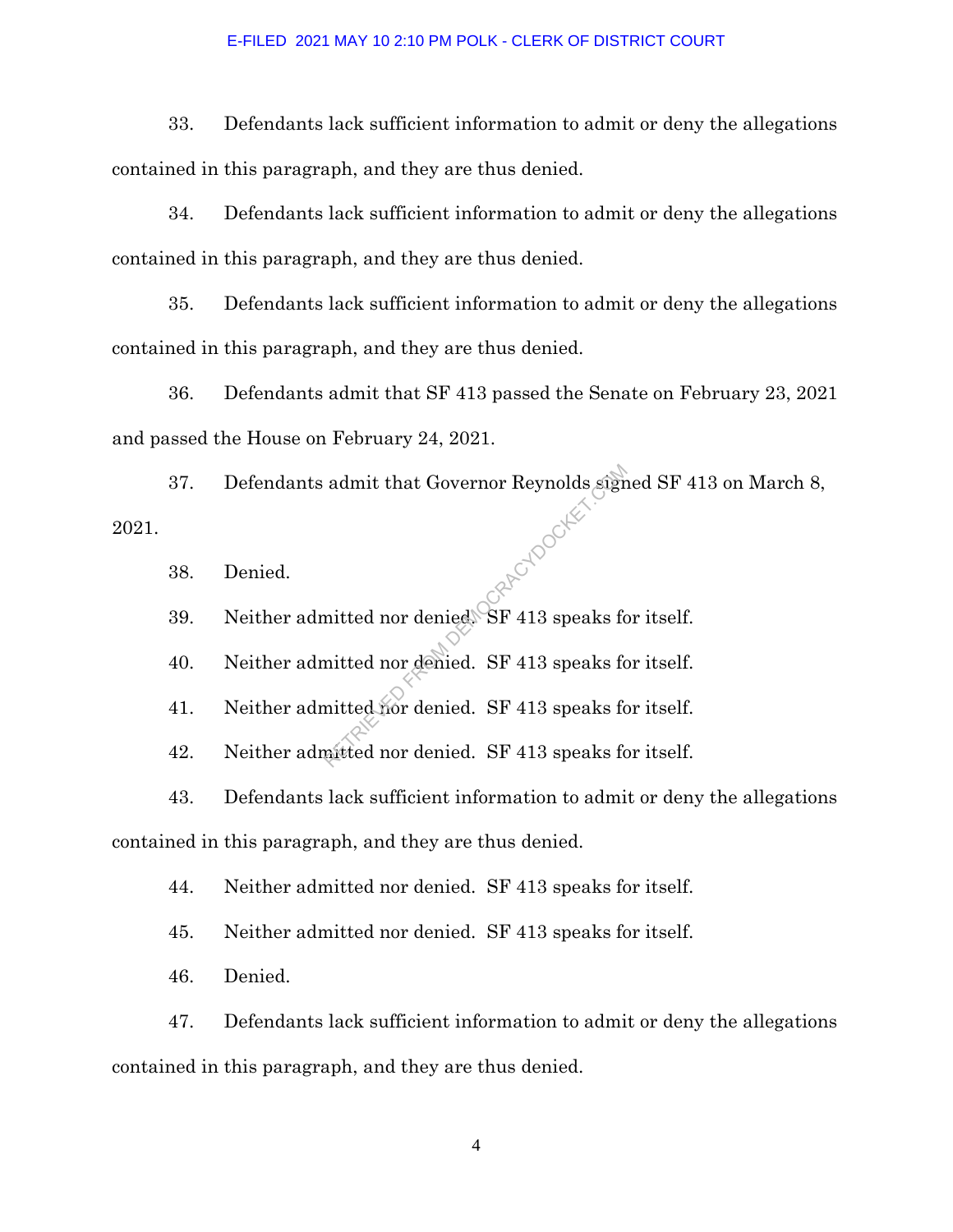#### E-FILED 2021 MAY 10 2:10 PM POLK - CLERK OF DISTRICT COURT

- 48. Neither admitted nor denied. SF 413 speaks for itself.
- 49. Denied.
- 50. Neither admitted nor denied. SF 413 speaks for itself.
- 51. Neither admitted nor denied. SF 413 speaks for itself.
- 52. Neither admitted nor denied. SF 413 speaks for itself.
- 53. Denied.
- 54. Neither admitted nor denied. SF 413 speaks for itself.
- 55. Neither admitted nor denied. SF 413 speaks for itself.
- 56. Denied.
- 57. Neither admitted nor denied. SF 413 speaks for itself.
- 58. Neither admitted nor denied. SF 413 speaks for itself.
- 59. Neither admitted nor denied. SF 413 speaks for itself.

60. Defendants lack sufficient information to admit or deny the allegations contained in this paragraph, and they are thus denied. SF 413 speaks for itself. mitted nor denied. SF 413 speaks formitted nor denied. SF 413 speaks formitted nor denied. SF 413 speaks for lack sufficient information to administer. The speaks for itself.

- 61. Denied. SFA13 speaks for itself.
- 62. Neither admitted nor denied. SF 413 speaks for itself.
- 63. Neither admitted nor denied. SF 413 speaks for itself.
- 64. Denied.
- 65. Denied.

66. Defendants lack sufficient information to admit or deny the allegations contained in this paragraph, and they are thus denied.

67. Denied.

5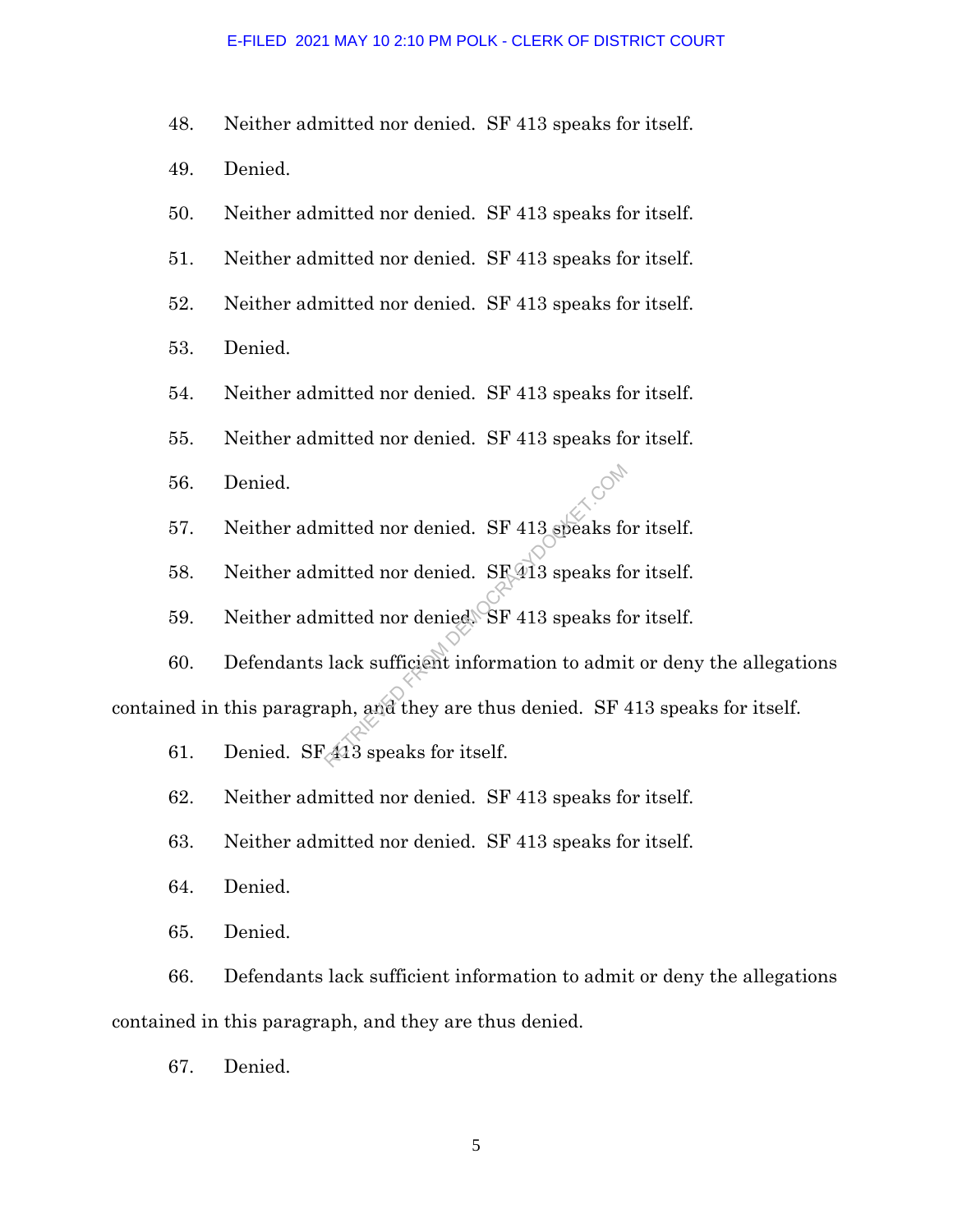- 68. Denied.
- 69. Denied.
- 70. Denied.

## **CAUSES OF ACTION**

## **COUNT I**

71. Defendants restate their answers to paragraphs 1-70 as if fully set

## forth herein.

- 72. Iowa law speaks for itself. Any remaining allegations are denied. alle alle the production of the tool text. Only
- 73. Denied.
- 74. Denied.
- 75. Denied.
- 76. Denied.
- 77. Denied.
- 78. Denied.
- 79. Denied.
- 80. Denied.
- 81. Denied.
- 82. Denied.
- 83. Denied.
- 84. Denied.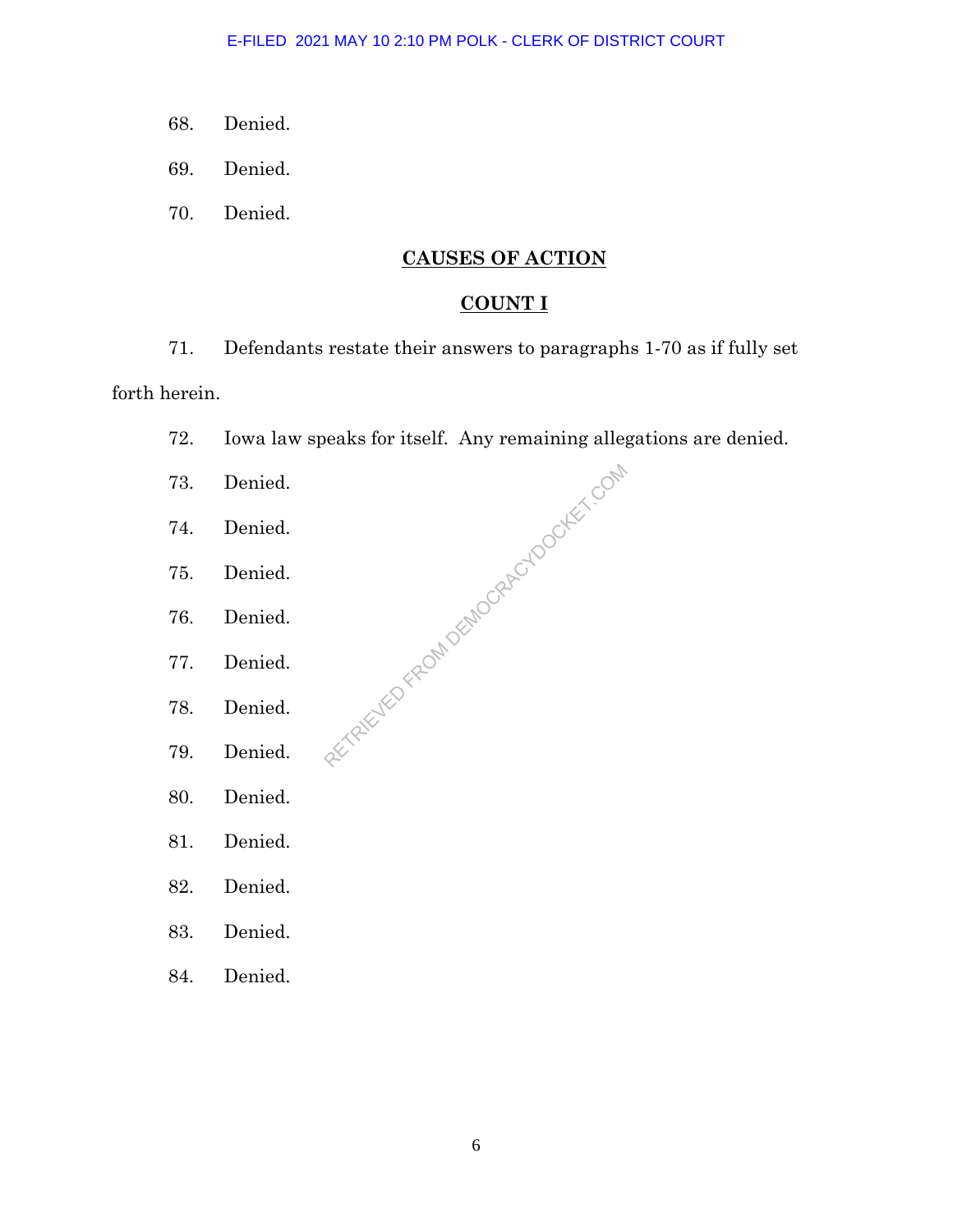#### **COUNT II**

85. Defendants restate their answers to paragraphs 1-84 as if fully set forth herein.

- 86. Iowa law speaks for itself. Any remaining allegations are denied.
- 87. Denied.
- 88. The caselaw speaks for itself. Any remaining allegations are denied.

89. Denied.

90. Denied.

# **COUNT III**

91. Defendants restate their answers to paragraphs 1-90 as if fully set forth herein. COUNT III<br>
restate their answers to paragraph<br>
beaks for itself. Any remaining alleady<br>
count IV

- 92. Iowa law speaks for itself. Any remaining allegations are denied.
- 93. Denied.
- 94. Denied.

### **COUNT IV**

95. Defendants restate their answers to paragraphs 1-94 as if fully set forth herein.

- 96. Iowa law speaks for itself. Any remaining allegations are denied.
- 97. Denied.
- 98. Denied.
- 99. Denied.
- 100. Denied.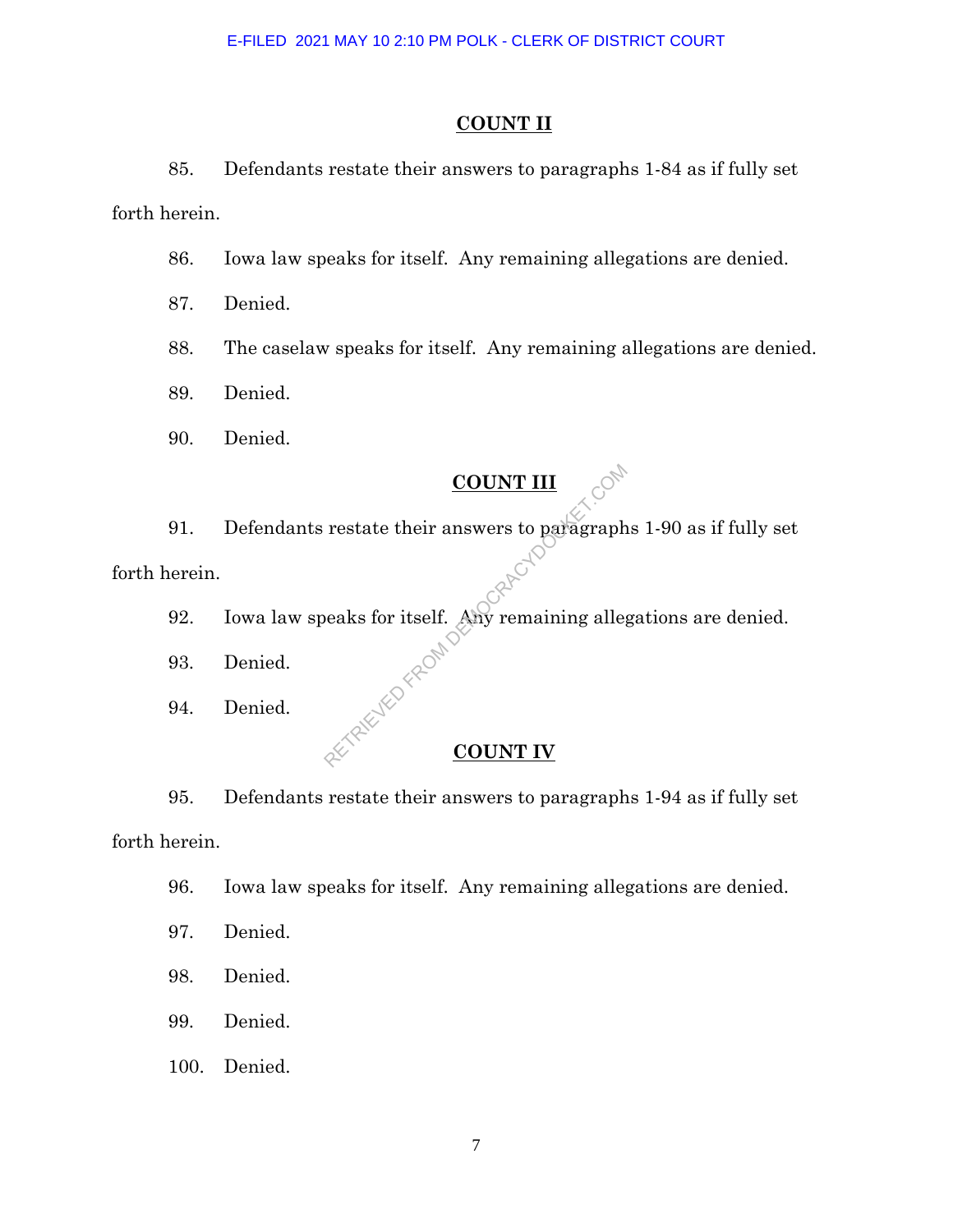101. Denied.

## **AFFIRMATIVE DEFENSES**

1. Plaintiff lacks standing.

2. Plaintiff failed to state a claim upon which relief can be granted.

3. Plaintiff's claims are barred in whole or in part by the equitable

doctrines of laches, estoppel, and/or unclean hands.

4. Any harm to Plaintiff results for its own acts or omissions for which

Defendants are not responsible.

5. Pending further discovery, Defendants reserve the right to plead Experiences<br>
Referred and a respectfully request that<br>
Respectfully submitt<br>
THOMAS J. MILLER<br>
ATTORNEY GENER

additional defenses as necessary.

WHEREFORE, Defendants respectfully request that the Petition be denied.

Respectfully submitted,

THOMAS J. MILLER

ATTORNEY GENERAL OF IOWA

*/s/ Matthew L. Gannon*  MATTHEW L. GANNON First Assistant Attorney General Hoover Building, Second Floor Des Moines, Iowa 50319 PHONE: (515) 281-4951 FAX: (515) 281-4902 Matt.Gannon@ag.iowa.gov ATTORNEY FOR DEFENDANTS